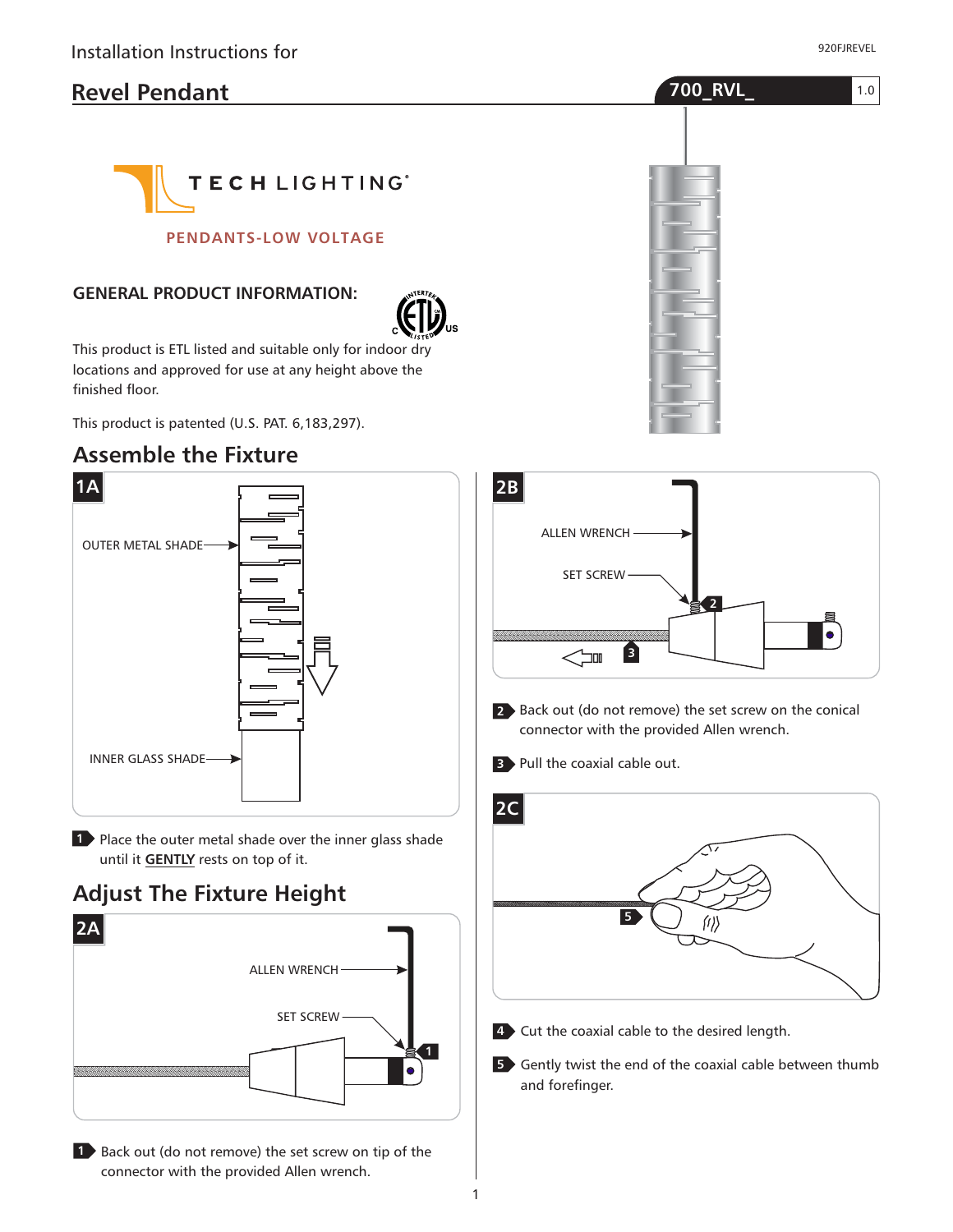

Tap the conical connector on a hard surface with the set **6** screw facing down, so the plate inside drops into place.



**7** Feed and push the coaxial cable into the conical connector. The coaxial cable will come to a stop point after being inserted 3/4" into the conical connector.



8 Keep pushing the coaxial cable into the connector while rotating the connector to ease feeding the inner wire into the tip of the connector. The outer wrapped wire will start wrinkling while being inserted another 1/2" into the connector.



- Look into the sight hole on the top of the connector to **9** make sure that the inner wire is contacting the end of the connector.
- **10** Hold the coaxial cable in place and tighten the set screw on tip of the connector with the provided Allen wrench. *Make sure this set screw connection is tight.*





**12** Pull the coaxial cable toward the fixture to smooth the wrinkles.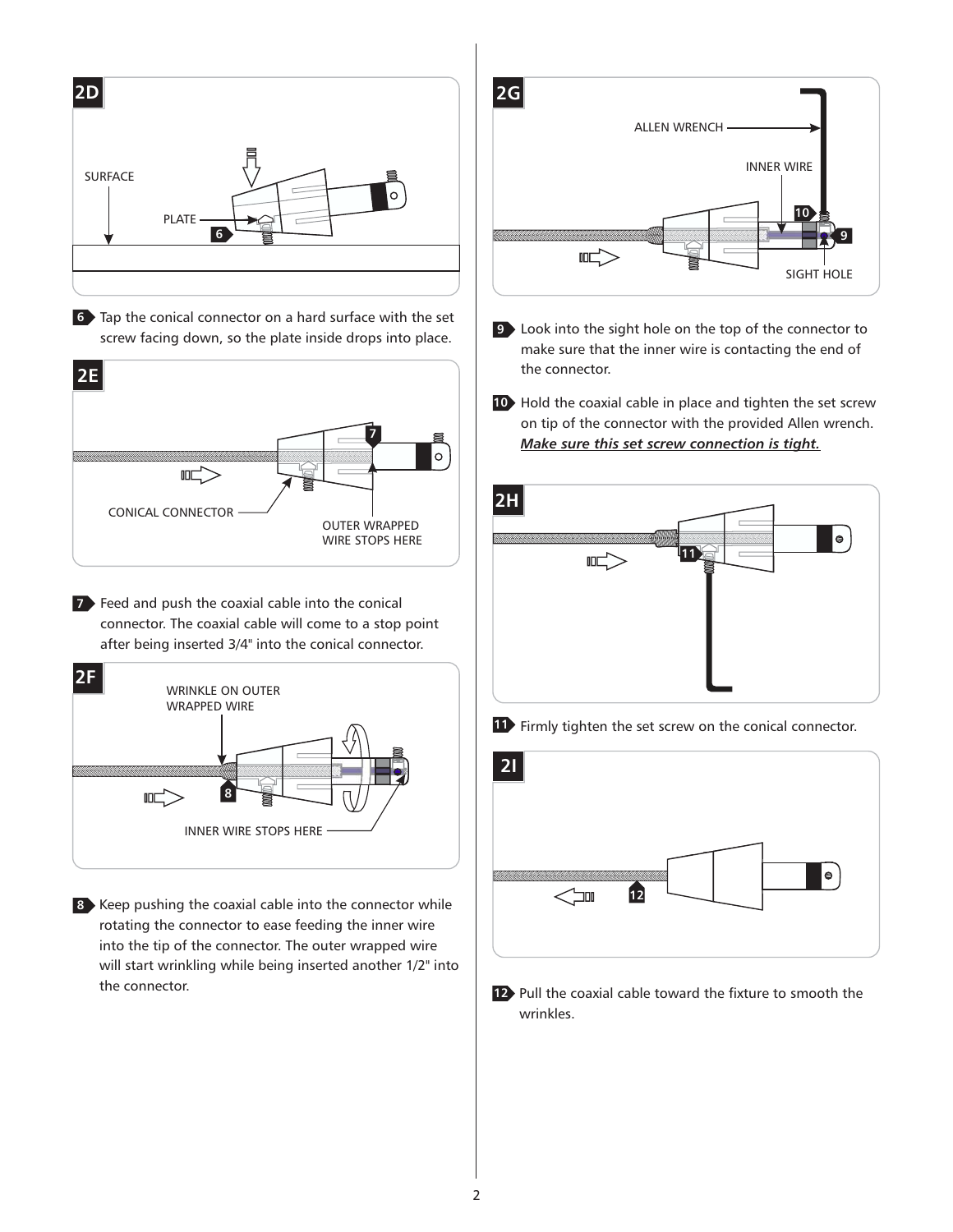# **Replacing the Lamp**

**CAUTION:** To reduce the risk of a burn or electric shock during relamping, disconnect the power to the fixture.



**1** Lift both the outer shade and inner glass shade up to expose the socket.

**2** Remove the lamp shield and the old lamp.

**NOTE:** Use only your fingers and a soft cloth to replace the lamp.

**3B 4** BI-PIN LAMP Handle the new replacement lamp with a soft cloth to **3** prevent the natural oils on the fingertips from collecting on the lamp. This will help extend the life of the lamp. Gently insert the new lamp into the socket. **4** Use MAX 50 Watt, Bi-Pin Halogen Lamp. D **3C** $\equiv$ **6** LAMP SHIELD **5 5** Push the lamp shield onto the spring clip.

Lower the both shades onto the socket assembly. **6**

3